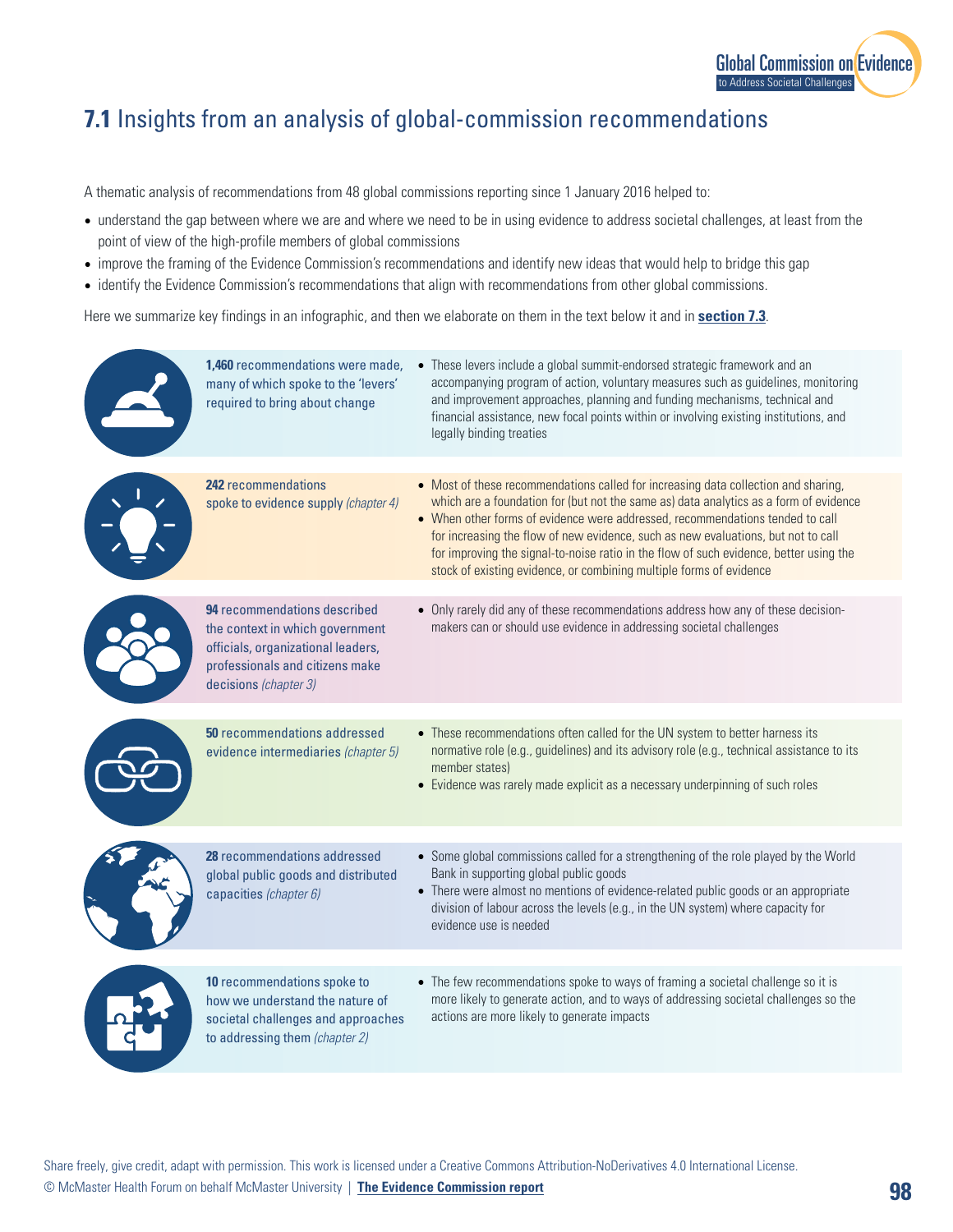Between January 2016 and September 2021, 48 global commissions issued 70 reports (one of which was an interim report) and made 1,460 recommendations, for an average of 30 recommendations per commission and 21 recommendations per report. The full list of reports is provided in **appendix 8.1**.

The global-commission recommendations that aligned with the focus of the Evidence Commission report most commonly addressed evidence supply (i.e., 242 recommendations spoke to chapter 4). Most of these recommendations called for increasing data collection and sharing, which are a foundation for data analytics as a form of evidence, but they:

- gave little attention to the problem of parsimony in what's collected, the quality of the data and data analytics, and timeliness in sharing
- appeared to assume that robust data analytics will be undertaken and then presented in ways that can inform decision-making and support accountability, including by being attentive to equity considerations
- didn't clarify the types of questions that data analytics can best answer or the forms of evidence that can answer the other types of questions needed to make decisions.

When other forms of evidence were addressed, recommendations tended to call for increasing the flow of new evidence, such as new evaluations, and not to call for improving the signal-to-noise ratio in the flow of such evidence, better using the stock of existing evidence, or combining multiple forms of evidence. Some global commissions called for evaluations, including five that explicitly called for evaluating what works and a few that called for evaluating impacts across multiple domains (e.g., health, economic and environmental impacts) and time horizons. Few global commissions called for behavioural/implementation research, despite sometimes calling for campaigns and other strategies to change behaviours that would benefit from such research. Even fewer global commissions called for other forms of evidence, such as modeling, qualitative insights, evidence syntheses and guidelines, to address the societal challenges they focused on.

The second-most common grouping of global-commission recommendations described the context in which government officials, organizational leaders, professionals and citizens make decisions (94 recommendations spoke to chapter 3). Only rarely did any of these recommendations address how any of these decision-makers can or should use evidence in addressing societal challenges. The greatest share of these 94 recommendations called for government policymakers to use specific policy instruments or specific structures and processes to address a societal challenge. A smaller share called for organizational leaders – especially business leaders – to use specific approaches to address a societal challenge, professionals to address societal challenges independently of their role in governments and organizations, and citizens to play a more active role in addressing societal challenges.

The third most-common grouping of global-commission recommendations addressed evidence intermediaries (50 recommendations spoke to chapter 5). These recommendations often called for the UN system to better harness its normative role (e.g., guidelines) and its advisory role (e.g., technical assistance to its member states), and for the UN system and other 'intermediaries' to use specific types of strategies to support government policymakers and other decision-makers to address societal challenges. Evidence was rarely made explicit as a necessary underpinning of such roles and strategies.

Global public goods and distributed capacities were even less frequently the focus of global-commission recommendations (28 recommendations spoke to chapter 6). Some global commissions called for strengthening the role played by the World Bank in supporting global public goods and for support for global public goods like the internet. However, there were almost no mentions of evidence-related public goods or an appropriate division of labour across the levels where capacity for evidence use is needed (e.g., what the UN system, its regional offices and its country offices can each best do).

Improving how we understand the nature of societal challenges and approaches to addressing them was least frequently the focus of global-commission recommendations (10 recommendations spoke to chapter 2). The few recommendations spoke to ways of framing a societal challenge so it is more likely to generate action, and to ways of addressing societal challenges so the actions are more likely to generate impacts. They also spoke to foresight and innovations being domains that can complement evidence in addressing societal challenges.

The more detailed findings from our thematic analysis of global-commission recommendations are presented in the annex at the end of this chapter (**section 7.3**). The findings start with the levers required to bring about change – a range of measures and mechanisms that could be considered in drafting recommendations such as the Evidence Commission's. Only some of these levers have been the subject of evidence syntheses about their effectiveness. The remaining findings are organized by the focus of each chapter in this report.

Share freely, give credit, adapt with permission. This work is licensed under a Creative Commons Attribution-NoDerivatives 4.0 International License. © McMaster Health Forum on behalf McMaster University | **[The Evidence Commission report](https://www.mcmasterforum.org/networks/evidence-commission/report/english)**